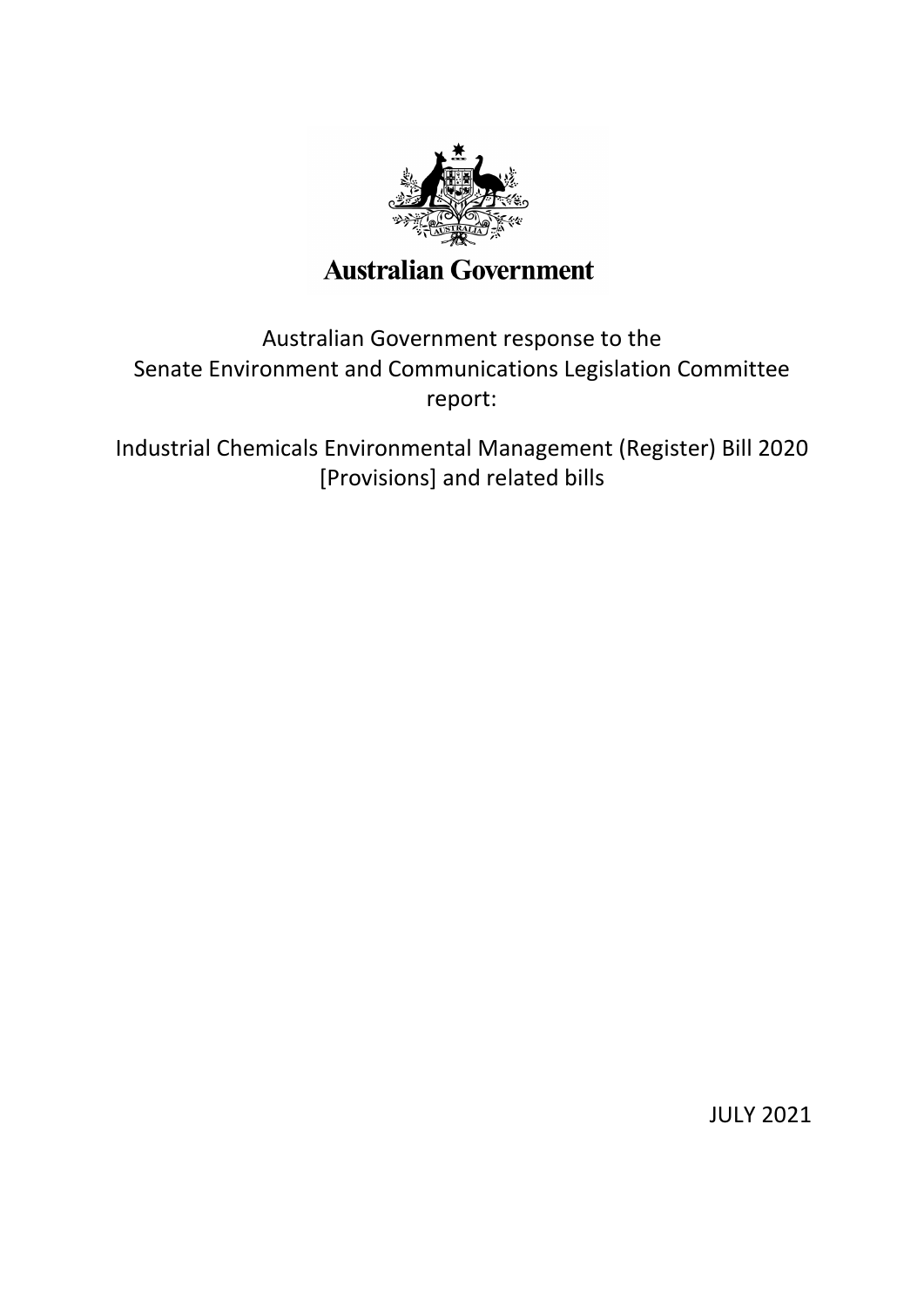### **Introduction**

The Australian Government welcomes the report of the Senate Environment and Communications Legislation Committee inquiry into the Industrial Chemicals Environmental Management (Register) Bill 2020 and related bills, and the Committee's recommendation that the Senate pass the bills.

The *Industrial Chemicals Environmental Management (Register) Act 2021* (ICEMR Act) and related Acts were passed by both Houses of the Australian Parliament on 18 March 2021 and received Royal Assent on 26 March 2021.

# **Context of the legislation**

The ICEMR Act is the legislative framework for the Industrial Chemicals Environmental Management Standard (IChEMS), a scheme to implement a nationally consistent approach to the management of risks to the environment resulting from the use of industrial chemicals. The associated General Charges, Customs, and Excise Acts enable cost-recovery to support implementation of the IChEMS scheme.

The development and design of the legislative framework was informed by extensive stakeholder consultation. The Australian Government has been collaborating on this reform with state and territory governments and industry groups for over a decade.

The Department of Agriculture, Water and the Environment continues to work with stakeholders, particularly in developing the instruments and operational policy, prioritising chemicals for scheduling, and ensuring national consistency in implementation of the reforms across jurisdictions.

Consultation with affected stakeholders will be ongoing as the Act provides for mandatory consultation on decisions and decision-making criteria (known as the Principles).